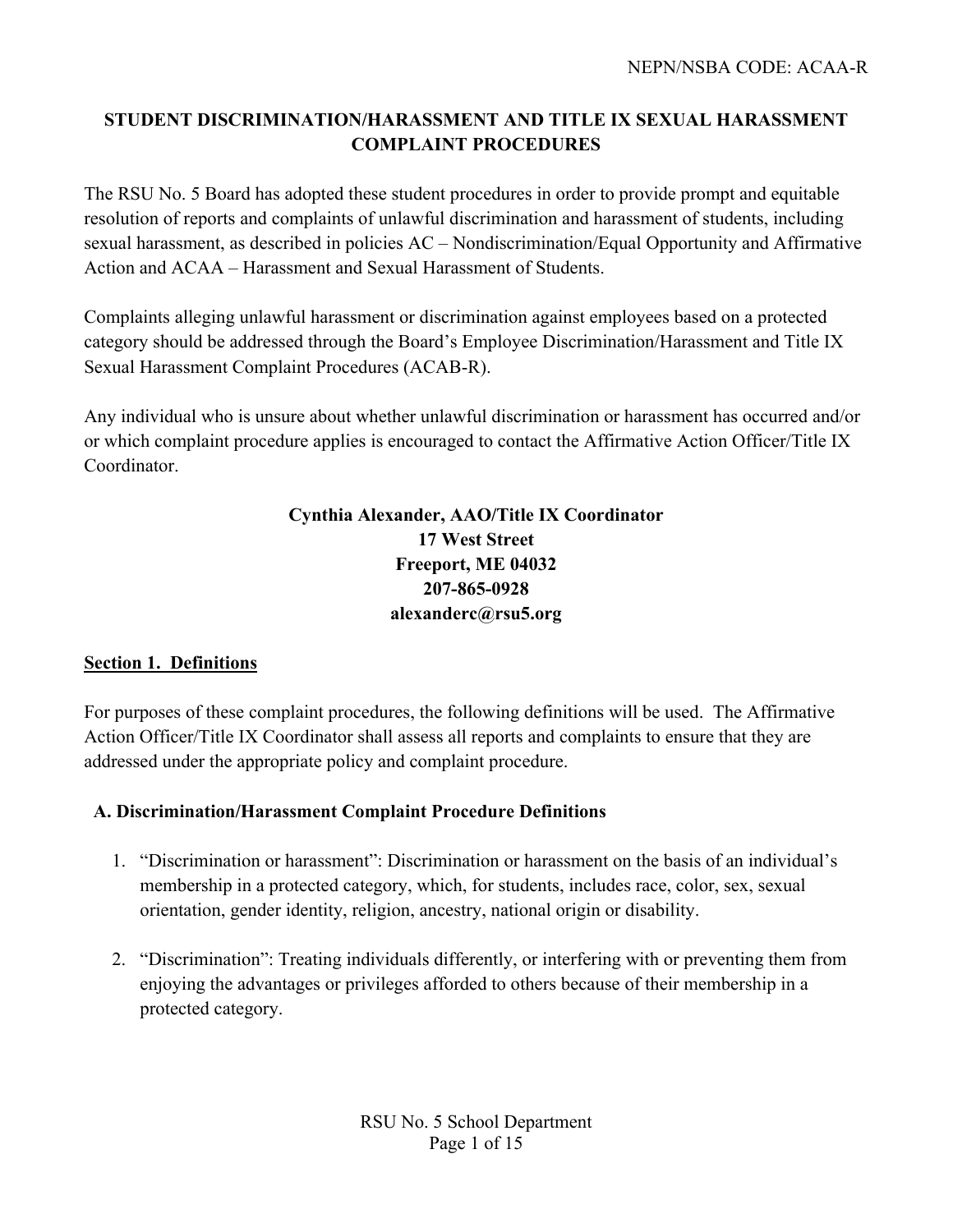- 3. "Harassment": Oral, written, graphic, electronic or physical conduct relating to an individual's actual or perceived membership in a protected category that is sufficiently severe, pervasive or persistent so as to interfere with or limit that individual's ability to participate in RSU No. 5's programs or activities by creating a hostile, intimidating or offensive environment.
- 4. "Sexual harassment": Under Maine law, this means unwelcome sexual advances, requests for sexual favors, and other verbal or physical conduct of a sexual nature in the following situations:

a. Submission to such conduct is made either explicitly or implicitly a term or condition of a student's educational benefits;

b. Submission to or rejection of such conduct by a student is used as the basis for decisions on educational benefits; or

c. Such conduct has the purpose and effect of substantially interfering with a student's academic performance or creates an intimidating, hostile or offensive environment.

- 5. "Sexual orientation": Under Maine law, this means a person's "actual or perceived heterosexuality, bisexuality, homosexuality or gender identity or expression."
- 6. "Gender identity": Under Maine law, this means "the gender-related identity, appearance, mannerisms or other gender-related characteristics of an individual, regardless of the individual's assigned sex at birth."
- 7. "Complaint" is defined as an allegation that a student has been discriminated against or harassed on the basis of race, color, sex, sexual orientation, gender identity, religion, ancestry, national origin or disability (and not otherwise addressed in the Title IX regulations and Section 3 of ACAA-R).
- 8. Complaints of bullying not involving the protected categories or definitions described above may be addressed under Board Policy JICK – Bullying and Cyberbullying of Students.

# **B. Title IX Sexual Harassment Complaint Procedure Definitions**

1. "Sexual Harassment": Under the federal Title IX regulations, sexual harassment includes the following conduct on the basis of sex which takes place within the context of RSU No. 5's education programs and activities:

a. "Quid pro quo" sexual harassment by a school employee: Conditioning a school aid, benefit or service (such as a better grade or a college recommendation) on an individual's participation in unwelcome sexual conduct;

> RSU No. 5 School Department Page 2 of 15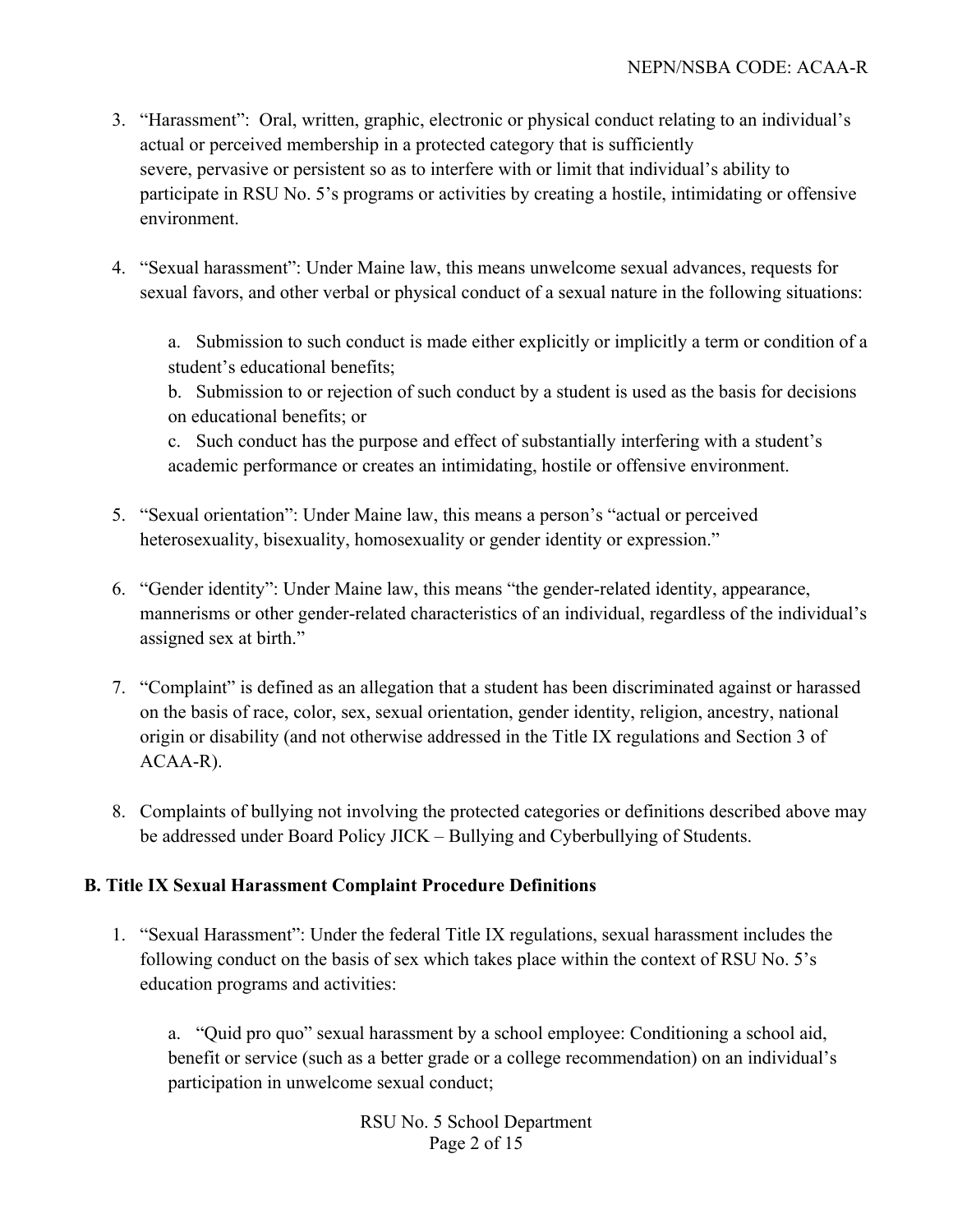b. "Hostile environment" sexual harassment: Unwelcome conduct based on sex that a reasonable person would determine is so severe, pervasive and objectively offensive that it effectively denies an individual's equal access to RSU No. 5's education programs and activities; or

c. Sexual assault, dating violence, domestic violence and stalking as these terms are defined in federal laws.

- 2. "Report": Under the Title IX regulations, any individual may make a report of sexual harassment involving a student, whether the individual is the alleged victim or not. School employees are required to report possible incidents of sexual harassment involving a student. A report must be made to the Affirmative Action Officer/Title IX Coordinator. A report triggers certain actions by the AAO/Title IX Coordinator for the alleged victim of sexual harassment, but an investigation is not conducted unless a "Formal Complaint" is filed.
- 3. "Formal Complaint": Under the Title IX regulations, the alleged victim of sexual harassment can file a written complaint that triggers the complaint procedure in Section 3 of ACAA-R. Only a student and/or their parent/legal guardian (and in certain circumstances, the AAO/Title IX Coordinator) may file a formal complaint.
- 4. "Student": For the purposes of this procedure, a student is an individual who is enrolled or participating in RSU No. 5's education programs and activities, or is attempting to enroll or participate.

#### **Section 2. Discrimination/Harassment Complaint Procedure**

This procedure should be used for any complaint of unlawful harassment or discrimination complaint based on a protected category which does not involve Title IX sexual harassment (which is addressed in Section 3).

#### **A. How to Make A Complaint**

- 1. School employees are required to promptly make a report to the AAO/Title IX Coordinator if they have reason to believe that a student has been discriminated against or harassed.
- 2. Students (and others) who believe that they, or another student has been harassed or discriminated against should report their concern promptly to the AAO/Title IX Coordinator.
- 3. The individual making the report must provide basic information in writing concerning the allegation of harassment or discrimination (i.e., date, time, location, individual(s) who allegedly engaged in harassment or discrimination, description of allegation) to the AAO/Title IX Coordinator.

RSU No. 5 School Department Page 3 of 15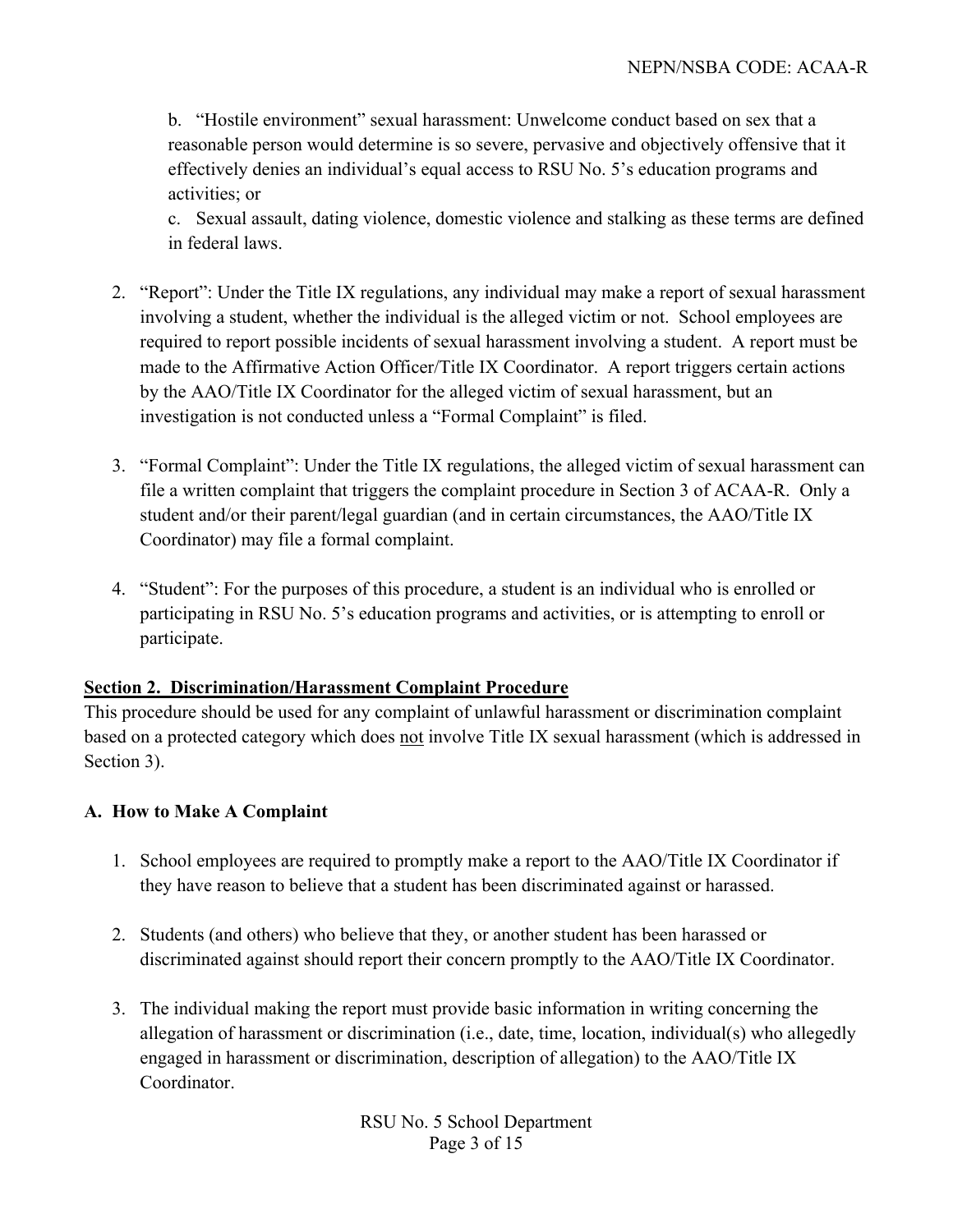- 4. If an individual is unsure as to whether unlawful discrimination or harassment has occurred, or who need assistance in preparing a written complaint, they are encouraged to discuss the matter with the AAO/Title IX Coordinator.
- 5. Individuals will not be retaliated against for reporting suspected discrimination or harassment, or for participating in an investigation. Retaliation is illegal under federal and state nondiscrimination laws, and any retaliation will result in disciplinary action, up to and including discharge for employees, and expulsion for students.
- 6. Individuals are encouraged to utilize RSU No. 5's complaint procedure. However, individuals are hereby notified that they also have the right to report incidents of discrimination or harassment to the Maine Human Rights Commission, 51 State House Station, Augusta, Maine 04333 (telephone: 207-624-6290) and/or to the federal Office for Civil Rights, U.S. Department of Education, 5 Post Office Square, 8th Floor, Boston, MA 02109-3921 (telephone: 617-289- 0111).

## **B. Complaint Handling and Investigation**

- 1. The AAO/Title IX Coordinator will promptly inform the Superintendent and the person who is the subject of the complaint (respondent) that a complaint has been received.
- 2. The AAO/Title IX Coordinator may pursue an informal resolution of the complaint with the agreement of the parties involved. Any party to the complaint may decide to end the informal resolution process and pursue the formal process at any point. Any informal resolution is subject to the approval of the parties and the Superintendent, who shall consider whether the resolution is in the best interest of RSU No. 5 and the parties in light of the particular circumstances and applicable policies and laws.
- 3. The AAO/Title IX Coordinator may implement supportive measures to a student to reduce the risk of further discrimination or harassment to a student while an investigation is pending. Examples of supportive measures include, but are not limited to, ordering no contact between the individuals involved or changing classes.
- 4. The complaint will be investigated by a trained internal or external individual designated by the Superintendent and the AAO/Title IX Coordinator. Any complaint about an employee who holds a supervisory position shall be investigated by a person who is not subject to that supervisor's authority. Any complaint about the Superintendent should be submitted to the Chair of the Board, who should consult with legal counsel concerning the handling and investigation of the complaint.

RSU No. 5 School Department Page 4 of 15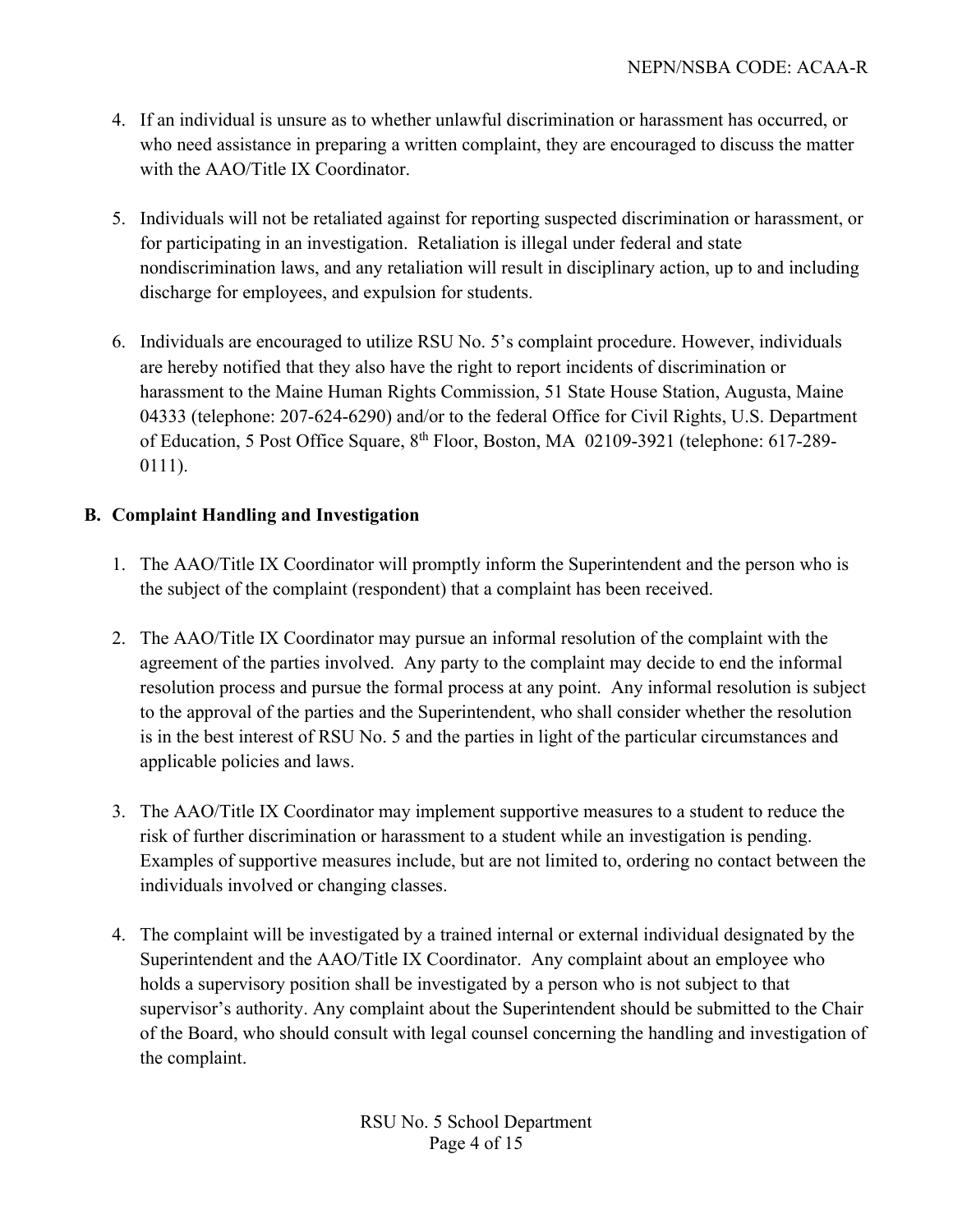- 5. The investigator shall consult with the AAO/Title IX Coordinator as agreed during the investigation process.
- 6. The respondent will be provided with an opportunity to be heard as part of the investigation. The complainant shall not be required to attend meetings with the respondent, but may choose to do so as part of an informal resolution process.
- 7. The complainant and the respondent may suggest witnesses to be interviewed and/or submit materials they believe are relevant to the complaint.
- 8. If the complaint is against an employee of RSU No. 5, any rights conferred under an applicable collective bargaining agreement shall be applied.
- 9. Privacy rights of all parties to the complaint shall be maintained in accordance with applicable state and federal laws.
- 10. The investigation shall be completed within 40 business days of receiving the complaint, if practicable. Reasonable extensions of time for good reason shall be allowed.
- 11. The investigator shall provide a written report and findings to the AAO/Title IX Coordinator.

# **C. Findings and Subsequent Actions**

- 1. The AAO/Title IX Coordinator shall consult with the Superintendent concerning the investigation and findings.
- 2. If there is a finding that discrimination or harassment occurred, the AAO/Title IX Coordinator, in consultation with the Superintendent shall:
	- a.Determine what remedial action, if any, is required to end the discrimination or harassment, remedy its effect and prevent recurrence; and
	- b. Determine what disciplinary action should be taken against the individual(s) who engaged in discrimination or harassment, if any.

3. Inform the complainant and the respondent in writing of the results of the investigation and its resolution (in accordance with applicable state and federal privacy laws).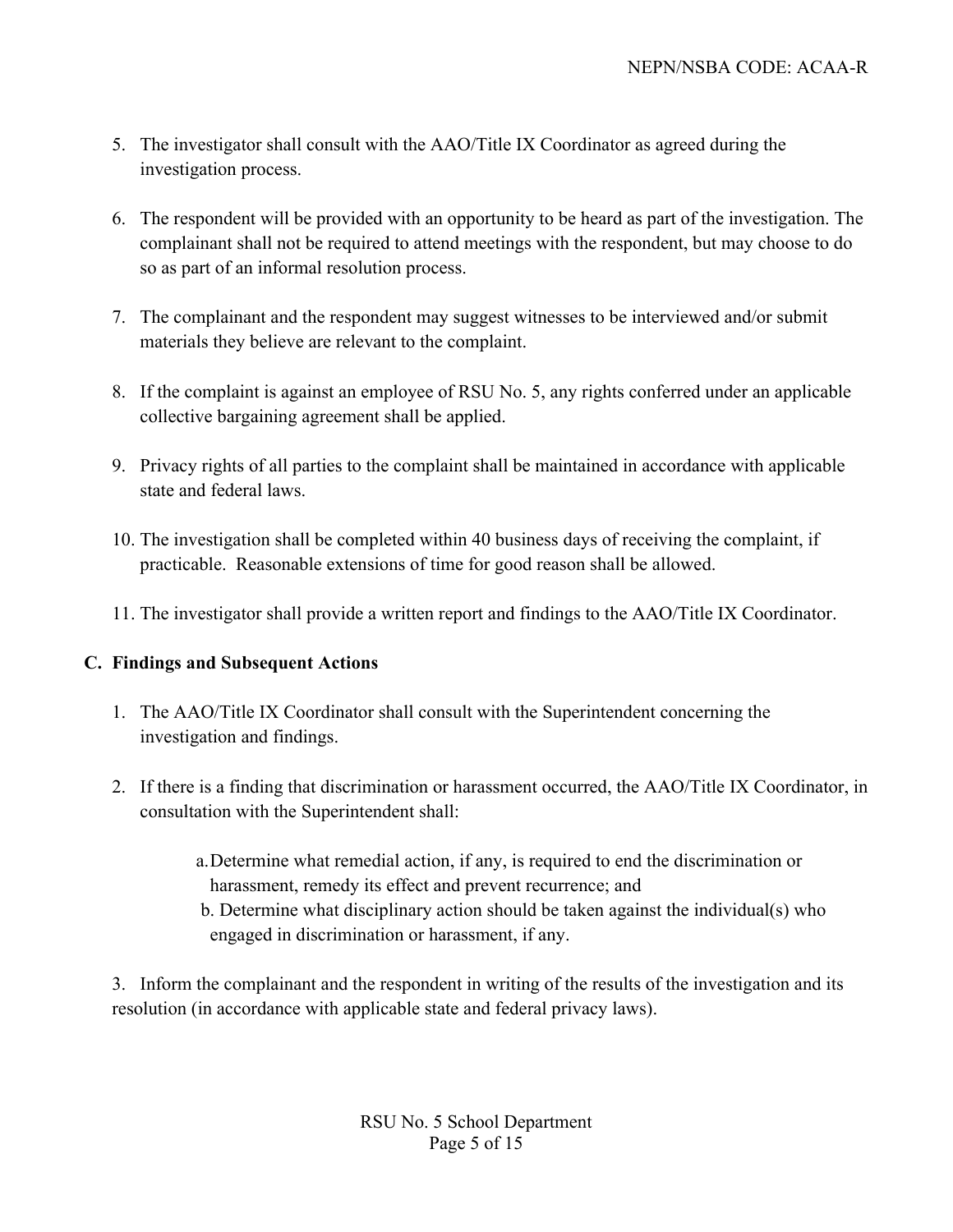## **D. Appeals**

- 1. After the conclusion of the investigation, the complainant or respondent may seek an appeal of the findings solely on the basis of either: (a) prejudicial procedural error or (b) the discovery of previously unavailable relevant evidence that could significantly impact the outcome.
- 2. Appeals must be submitted in writing to the Superintendent within five business days after receiving notice of the resolution.
- 3. Upon receipt of a valid appeal, the Superintendent shall provide notice to the other party, along with an opportunity to provide a written statement within five business days.
- 4. The Superintendent shall review the available documentation and may conduct further investigation if deemed appropriate.
- 5. The Superintendent's decision on the appeal shall be provided to the parties within 10 business days, if practicable. The Superintendent's decision shall be final.

#### **E. Records**

The AAO/Title IX Coordinator shall keep a written record of the complaint process.

#### **Section 3. Title IX Sexual Harassment Complaint Procedure**

This section should be used only for complaints of Title IX sexual harassment as defined in Section 1.B.1.

#### **A. How to Make A Report**

1. School employees who have reason to believe that a student has been subjected to sexual harassment are required to promptly make a report to the AAO/Title IX Coordinator.

2. Students, parents/legal guardians or other individuals who believe a student has been sexually harassed are encouraged to make a report to the AAO/Title IX Coordinator.

3. If the individual making the report is the alleged victim, or if the alleged victim is identified by the individual making the report, the AAO/Title IX Coordinator will meet with the alleged victim to discuss supportive measures that may be appropriate in the particular circumstances and explain the process for filing a formal complaint.

> RSU No. 5 School Department Page 6 of 15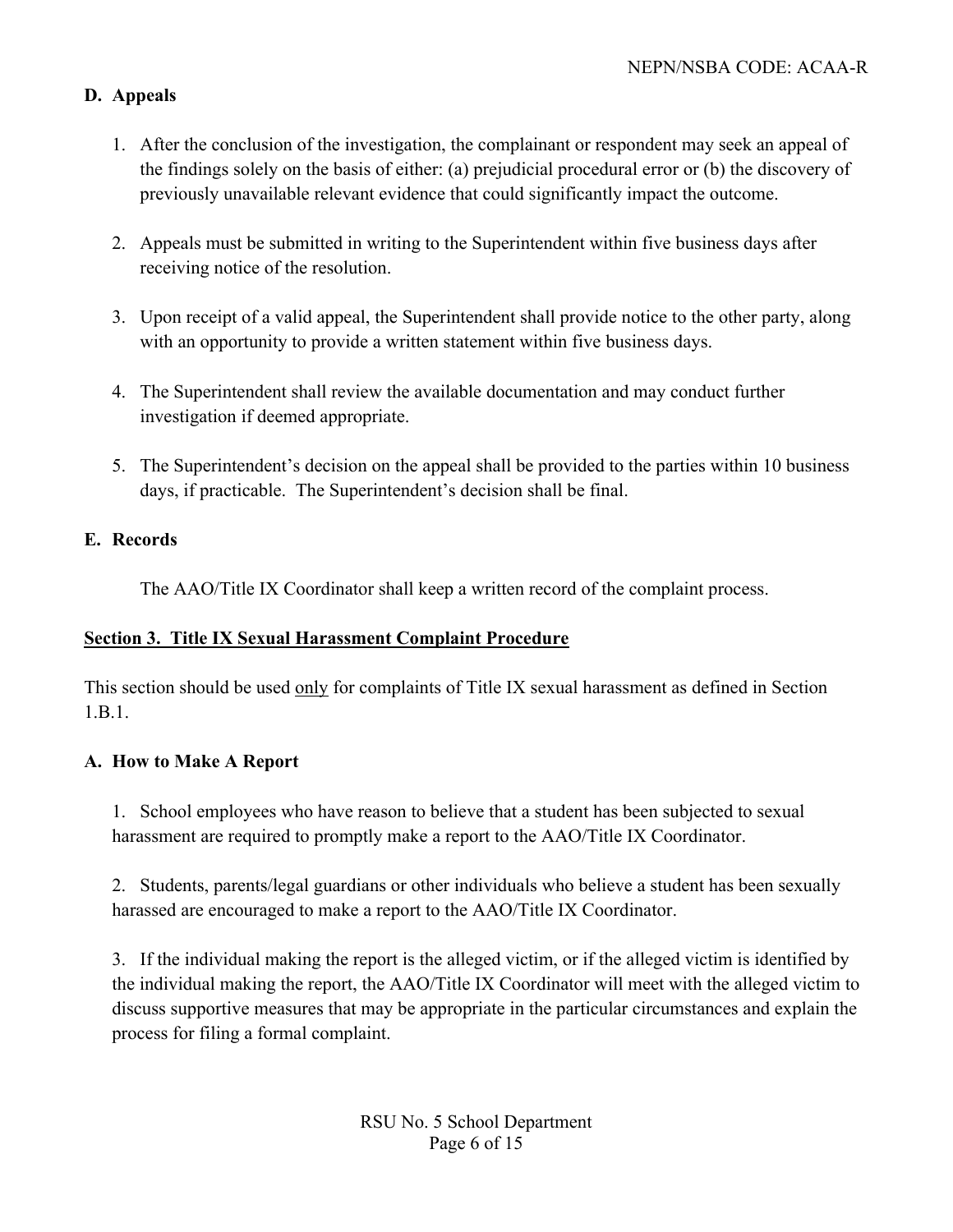- a. Supportive measures are individualized measures designed to ensure the student can continue to access educational programs and activities (such as requiring no contact between individuals or changing classes).
- b. Supportive measures may be continued even if the alleged victim chooses not to file a formal complaint, if appropriate under the particular circumstances.
- 4. RSU No. 5 cannot provide an informal resolution process for resolving a report unless a formal complaint is filed.
- 5. Individuals will not be retaliated against for reporting sexual harassment, or for participating in an investigation. Retaliation is illegal under federal and state nondiscrimination laws, and any retaliation will result in disciplinary actions, up to and including discharge for employees, or expulsion for students.
- 6. Any student (or their parent/legal guardian) who believes they have been the victim of sexual harassment is encouraged to utilize RSU No. 5's complaint procedure. However, students (and their parents/legal guardians) are hereby notified that they also have the right to report sexual harassment to the Maine Human Rights Commission, 51 State House Station, Augusta, Maine 04333 (telephone: 207-624-6290) and/or to the federal Office for Civil Rights, U.S. Department of Education, 5 Post Office Square, 8<sup>th</sup> Floor, Boston, MA 02109-3921 (telephone: 617-289-0111).
- 7. The Superintendent shall be informed of all reports and formal complaints of sexual harassment.

#### **B. How to Make A Formal Complaint**

1. An alleged student victim and/or their parent/legal guardian may file a formal written complaint requesting investigation of alleged Title IX sexual harassment. The written complaint must include basic information concerning the allegation of sexual harassment (i.e., date, time, location, individual(s) who allegedly engaged in sexual harassment, description of allegation).

Students who need assistance in preparing a formal written complaint, are encouraged to consult with the AAO/Title IX Coordinator.

2. In certain circumstances, the AAO/Title IX Coordinator may file a formal complaint even when the alleged victim chooses not to. Examples include if the respondent (person alleged to have engaged in sexual harassment) has been found responsible for previous sexual harassment or there is a safety threat within RSU No. 5. In such cases, the alleged victim is not a party to the case, but will receive notices as required by the Title IX regulations at specific points in the complaint process.

> RSU No. 5 School Department Page 7 of 15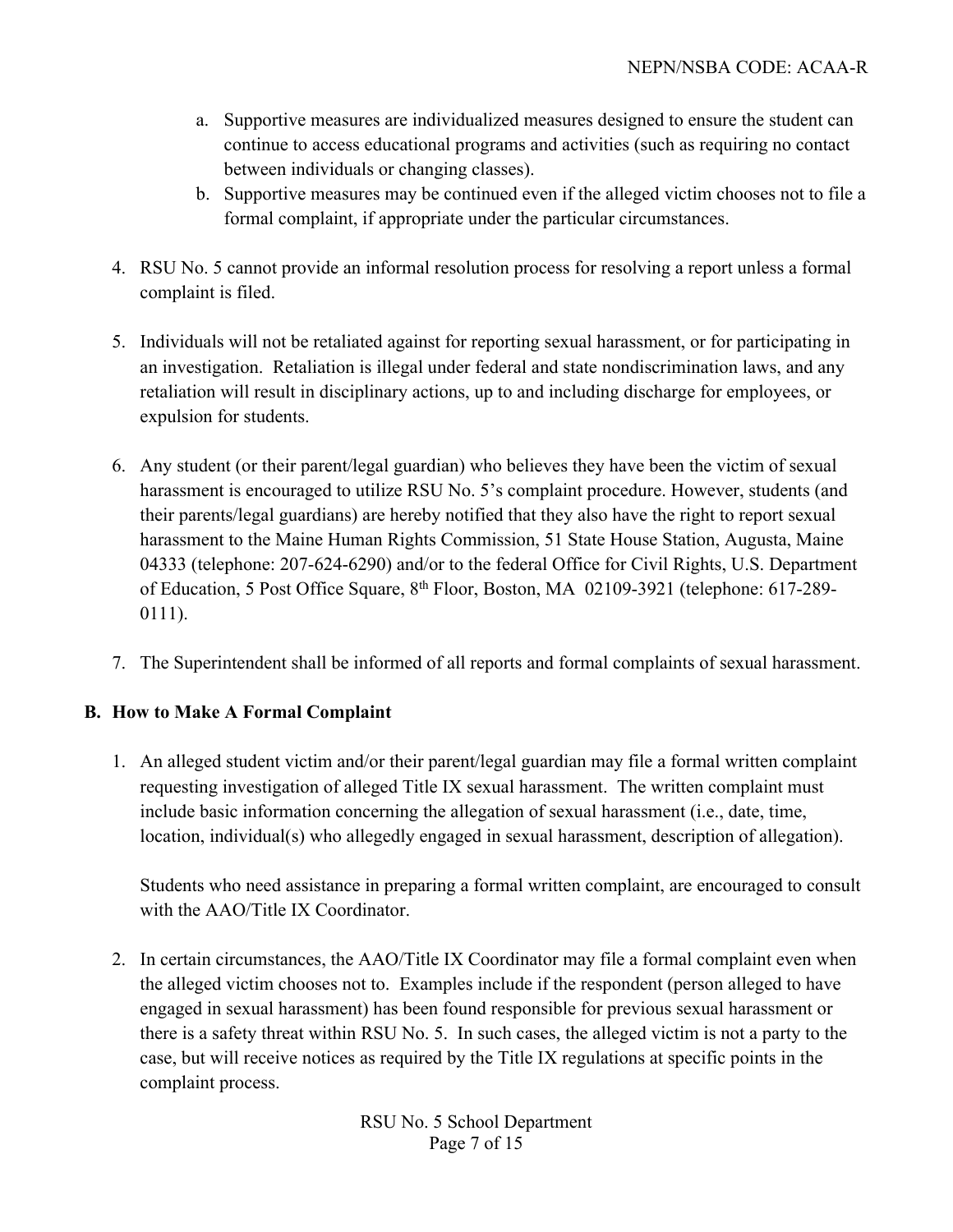- 3. In accordance with the Title IX regulations, the AAO/Title IX Coordinator must dismiss a formal complaint under this Title IX procedure if: a) the conduct alleged in the formal complaint does not constitute sexual harassment under the Title IX regulations and this policy; or b) if the conduct alleged did not occur within the scope of RSU No. 5's education programs and activities, or c) did not occur in the United States.
- 4. In accordance with the Title IX regulations, the AAO/Title IX Coordinator may dismiss a formal complaint under this Title IX procedure if: a) a complainant withdraws the formal complaint, or withdraws particular allegations within the complaint; b) the respondent is no longer employed by or enrolled in RSU No. 5; or c) there are specific circumstances that prevent RSU No. 5 from gathering evidence sufficient to reach a determination regarding the formal complaint. However, if the conduct potentially violates other policies or laws, it may be addressed through the applicable Board policy/procedure.
- 5. If a formal complaint is dismissed under this Title IX procedure, the AAO/Title IX Coordinator will promptly and simultaneously send written notices to the parties explaining the reasons. Parties have the opportunity to appeal dismissals in accordance with subsection I below.
- 6. If the conduct alleged in a formal complaint potentially violates other laws, Board policies and/or professional expectations, RSU No. 5 may address the conduct under Section 2 or another applicable Board policy/procedure.

# **C. Emergency Removal or Administrative Leave**

- 1. The Superintendent may remove a student respondent from education programs and activities on an emergency basis during the complaint procedure:
	- a. If there is a determination (following an individualized safety and risk analysis) that there is an immediate threat to the physical health or safety of an individual arising from the allegations of sexual harassment. Examples of such circumstances might include, but are not limited to, a continued threat of violence against a complainant by a respondent, or a respondent's threat of self-harm due to the allegations.
	- b. The respondent (and their parent/legal guardian) will be provided notice of the emergency removal, and will be provided an opportunity to challenge the decision following the removal (this is an opportunity to be heard, not a hearing). The respondent has the burden to demonstrate why the emergency removal was unreasonable.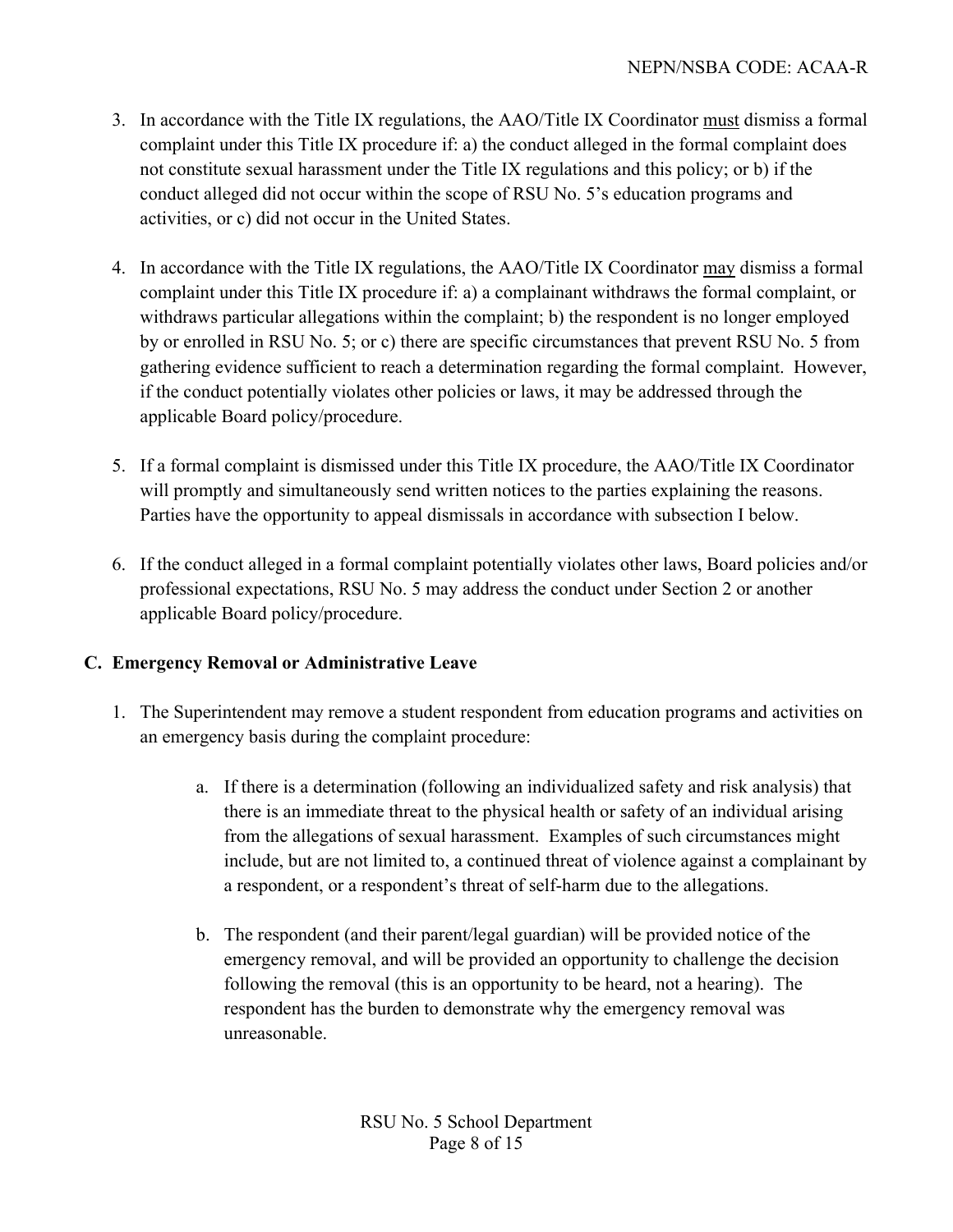- 2. The Superintendent may place an employee respondent on administrative leave during the complaint procedure in accordance with any applicable State laws, school policies and collective bargaining agreement provisions.
- 3. Any decision to remove a respondent from education programs and activities on an emergency basis or place an employee on administrative leave shall be made in compliance with any applicable disability laws, including the Individuals with Disabilities Education Act, Section 504 of the Rehabilitation Act and the Americans with Disabilities Act.

#### **D. Notice to Parties of Formal Complaint**

- 1. The Title IX Coordinator will provide to the parties written notice of the formal complaint and allegations of sexual harassment potentially constituting prohibited conduct under the Title IX regulations and this procedure. The notice shall include:
	- a. Notice regarding the complaint procedure and the availability of an informal resolution process;
	- b. Sufficient details known at the time (including identities of parties, if known; the conduct alleged; and the date and location of the alleged incident, if known), with sufficient time to prepare before any initial interview (not less than five business days);
	- c. As required by the Title IX regulations, a statement that the respondent is presumed not responsible for the alleged conduct and that a determination of responsibility will be made at the conclusion of the complaint); and that the parties may inspect and review evidence;
	- d. Notice that the parties may each have an advisor of their choice (who may be an attorney), and that the parties may inspect and review evidence;
	- e. Notice that knowingly making false statements or submitting false information during the complaint process is prohibited and may result in disciplinary action;
	- f. Notice of the name of the investigator, with sufficient time (no less than three business days) to raise concerns of conflict of interest or bias.
- 2. If additional allegations become known at a later time, notice of the additional allegations will be provided to the parties.
- 3. The AAO/Title IX Coordinator will discuss supportive measures with each party and implement such measures as appropriate.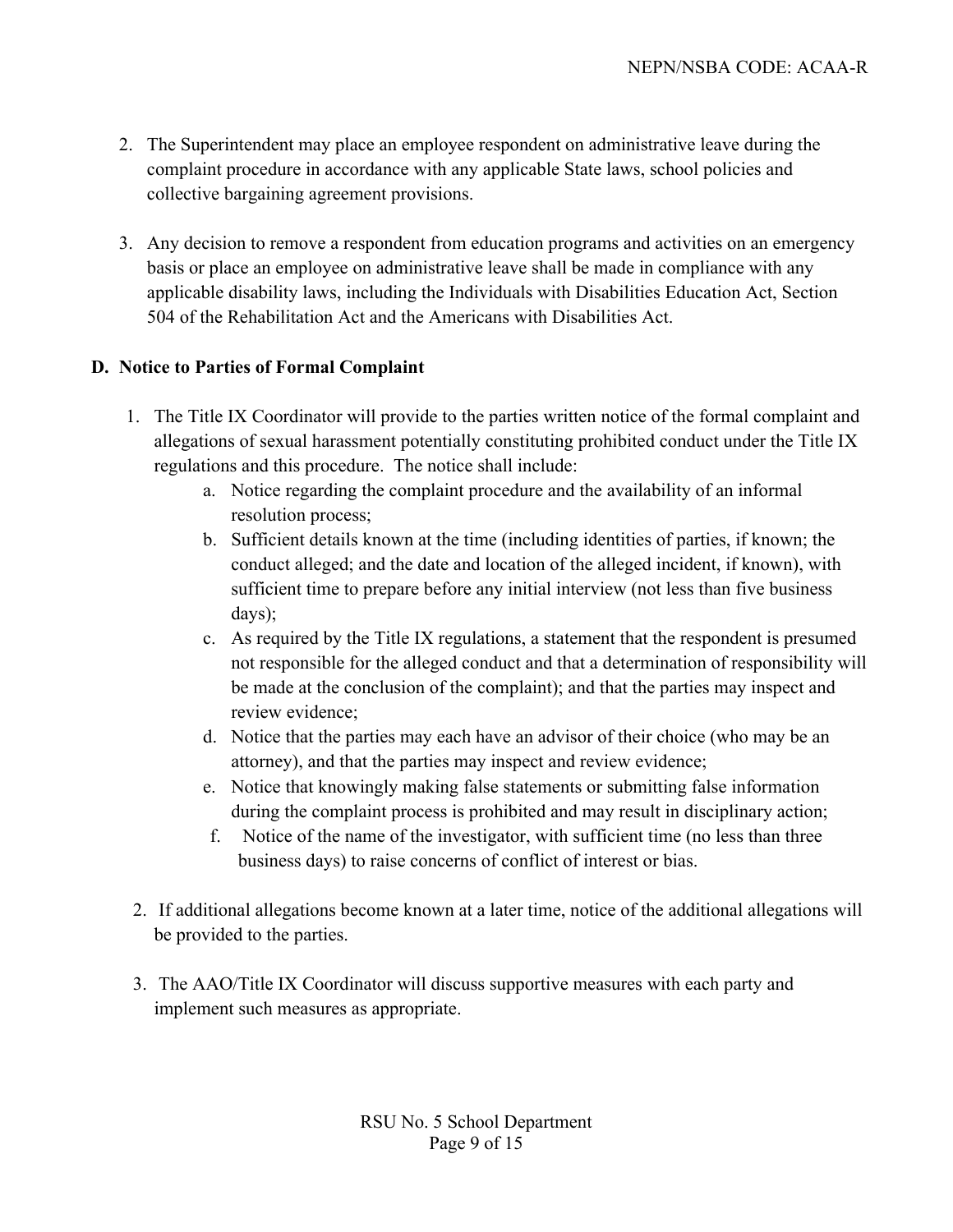#### **E. Informal Resolution Process**

After a formal complaint has been filed, and if the AAO/Title IX Coordinator believes the circumstances are appropriate, the AAO/Title IX Coordinator may offer the parties the opportunity to participate in an informal resolution process to resolve the complaint without completing the investigation and determination process. Informal resolutions cannot be used to resolve a formal complaint where a student is the complainant and the respondent is an employee.

Informal resolutions can take many forms, depending on the particular case. Examples include, but are not limited to, facilitated discussions between the parties; restorative justice; acknowledgment of responsibility by a respondent; apologies; disciplinary actions against a respondent or a requirement to engage in specific services; or supportive measures. Both parties must voluntarily agree in writing to participate in an informal resolution process, and either party can withdraw from the process at any time. The Superintendent must agree to the terms of any informal resolution reached between the parties. If an informal resolution agreement is reached, it must be signed by both parties and RSU No. 5. Any such signed agreement is final and binding according to its terms.

If an informal resolution process does not resolve the formal complaint, nothing from the informal resolution process may be considered as evidence in the subsequent investigation or determination.

#### **F. Investigation**

- 1. The complaint will be investigated by a trained internal or external individual designated by the Superintendent and AAO/Title IX Coordinator. Any complaint about an employee who holds a supervisory position shall be investigated by a person who is not subject to that supervisor's authority. Any complaint about the Superintendent should be submitted to the Chair of the Board, who should consult with legal counsel concerning the handling and investigation of the complaint.
- 2. The investigator shall consult with the AAO/Title IX Coordinator as agreed during the investigation process.
- 3. If the complaint is against an employee of RSU No. 5, rights conferred under an applicable collective bargaining agreement shall be applied, to the extent they do not conflict with the Title IX regulatory requirements.

RSU No. 5 School Department Page 10 of 15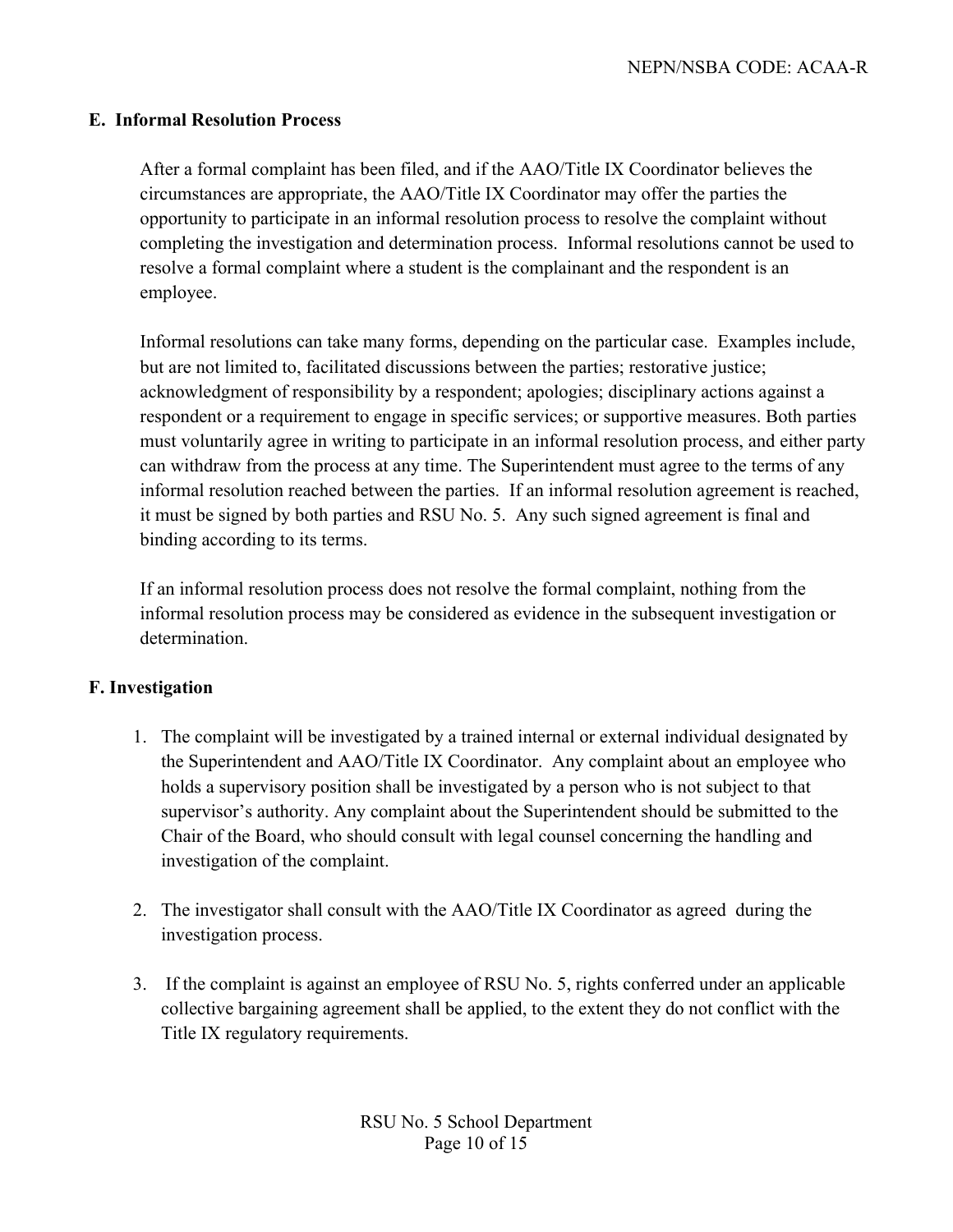- 4. Privacy rights of all parties to the complaint shall be maintained in accordance with applicable state and federal laws.
- 5. The investigator will:
	- a. Meet with each party after they have received appropriate notice of any meeting and its purpose, with sufficient time to prepare.
	- b. Allow parties to have their advisor at all meetings related to the complaint, although advisors may not speak on behalf of a party or interfere with the process.
	- c. Allow parties a reasonable opportunity to identify witnesses and submit favorable and unfavorable evidence.
	- d. Interview witnesses and conduct such other activities that will assist in ascertaining facts (site visits, review of documents, etc.).
	- e. Consider evidence that is relevant and directly related to the allegations in the formal complaint.
	- f. During the course of the investigation, provide both parties with an equal opportunity to inspect and review any evidence that is obtained in the investigation that is directly related to the allegations in the formal complaint (including evidence which RSU No. 5 does not intend to rely upon in reaching a determination of responsibility), and favorable and unfavorable evidence.
	- g. Prior to completion of the investigation report, provide each party and advisor (if any) the evidence subject to inspection and review, and provide the parties with ten business days to submit a written response.
	- h. Consider the parties' written responses to the evidence prior to completing the investigation report.
	- i. Create an investigative report that fairly summarizes relevant evidence and send the report to the parties and advisors (if any), for their review and written responses within ten business days of receipt.
	- j. After receipt of the parties' written responses (if any), forward the investigation report and party responses to the assigned decision maker.
- 6. The investigation shall be concluded within 40 business days if practicable. Reasonable extension of time for good reason shall be allowed.

#### **G. Determination of Responsibility**

1. The decision maker shall provide the parties with the opportunity to submit written, relevant questions that the party wants asked of another party or witness within five business days of when the decision maker received the investigation report and party responses.

> RSU No. 5 School Department Page 11 of 15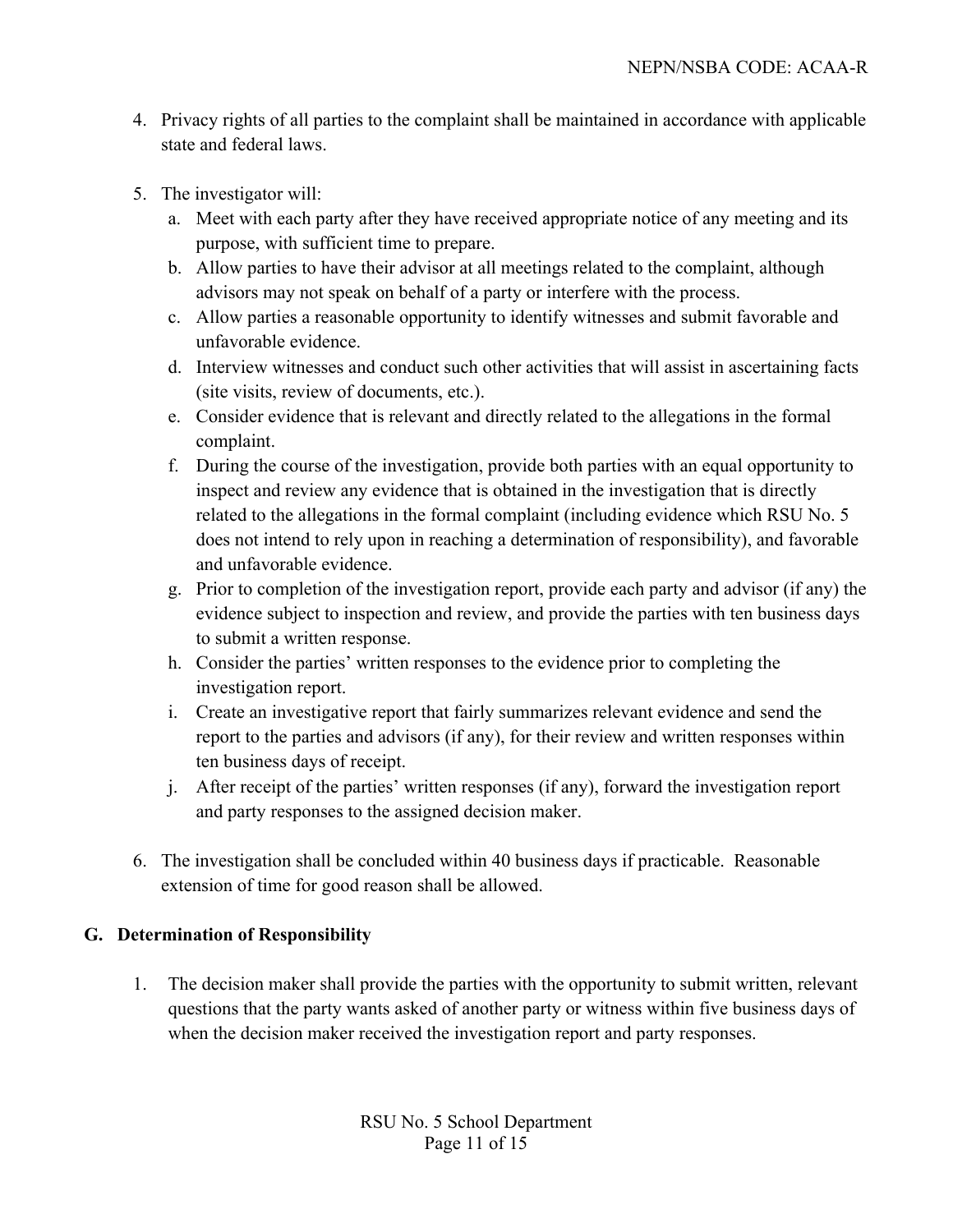- a. The decision maker shall explain to a party proposing questions if the decision maker excludes a question as not relevant.
- 2. Each party shall be provided the opportunity to review the responses of another party and/or witness, and to ask limited written follow-up questions within five business days of receiving the answers.
- 3. Each party will receive a copy of the responses to any follow-up questions.
- 4. The decision maker shall review the investigation report, the parties' responses and other relevant materials, applying the preponderance of the evidence standard ("more likely than not").
- 5. The decision maker shall issue a written determination, which shall include the following:
	- a. Identification of all the allegations potentially constituting sexual harassment as defined in the Title IX regulations and this policy;
	- b. A description of the procedural steps taken from receipt of the formal complaint through the determination, including notifications to the parties, interviews with parties and witnesses, site visits, methods used to gather other evidence, and meetings held;
	- c. A determination regarding responsibility as to each allegation and findings of fact supporting the determinations;
	- d. A statement of, and rationale for, the result as to each allegation, including a determination regarding responsibility, any disciplinary sanctions RSU No. 5 imposes on the respondent, and whether remedies designed to restore or preserve equal access to the RSU No. 5 programs and activities will be provided to the complainant;
	- e. RSU No. 5's appeal procedure and permissible bases for the parties to appeal the determination.
- 6. The written determination shall be provided to the parties simultaneously. The determination concerning responsibility becomes final either on the date that RSU No. 5 provides the parties with the written determination of the results of the appeal, if an appeal is filed, or if an appeal is not filed, the date on which the appeal would no longer be considered timely.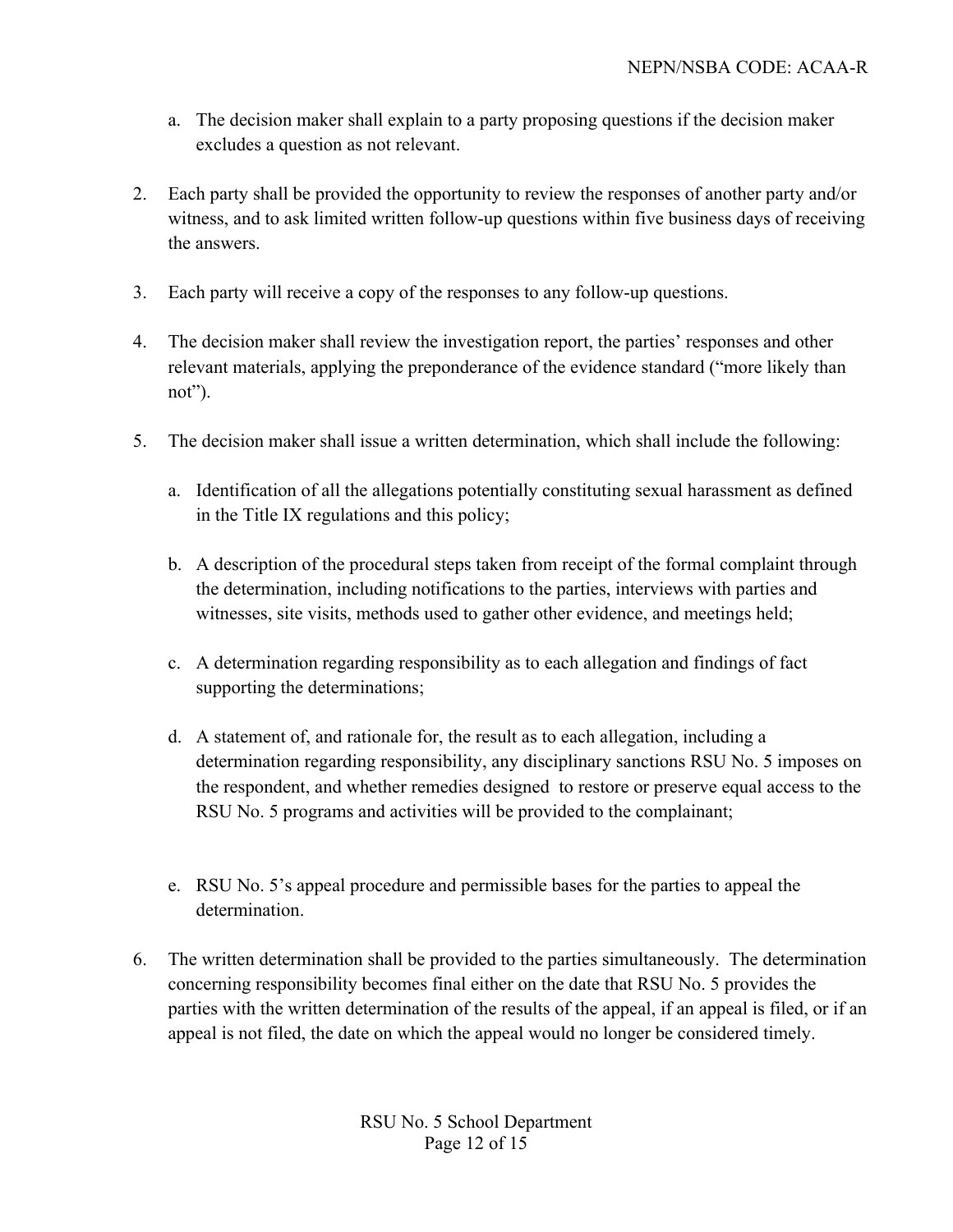### **H. Remedies, Discipline and Other Actions**

#### **1. Remedies**

Remedies are measures used to ensure that the complainant has equal access to RSU No. 5's education programs and activities following the decision maker's determination. Such remedies may include supportive measures, and may include other appropriate measures, depending upon the determination and the needs of the complainant. The Title IX Coordinator is responsible for implementing remedies and providing any needed assistance to the Complainant.

## **2. Discipline and Other Actions - Students**

The following are of the types of discipline and other actions that may be imposed on a student when there is a determination that they are responsible for one or more violations involving sexual harassment:

- In or out of school suspension.
- Expulsion.
- Restorative justice.
- Requirement to engage in an education or counseling program.

#### **3. Discipline and Other Actions – Employees**

The following are examples of the types of disciplinary actions that may be imposed on an employee when there is a determination that they are responsible for one or more violations involving sexual harassment:

- Written warning.
- Probation.
- Demotion.
- Suspension without pay.
- Discharge.

The following are examples of other types of actions that may be imposed on an employee when there is a determination of responsibility:

- Performance improvement plan.
- Counseling.
- Training.
- Loss of leadership/stipend position.

RSU No. 5 School Department Page 13 of 15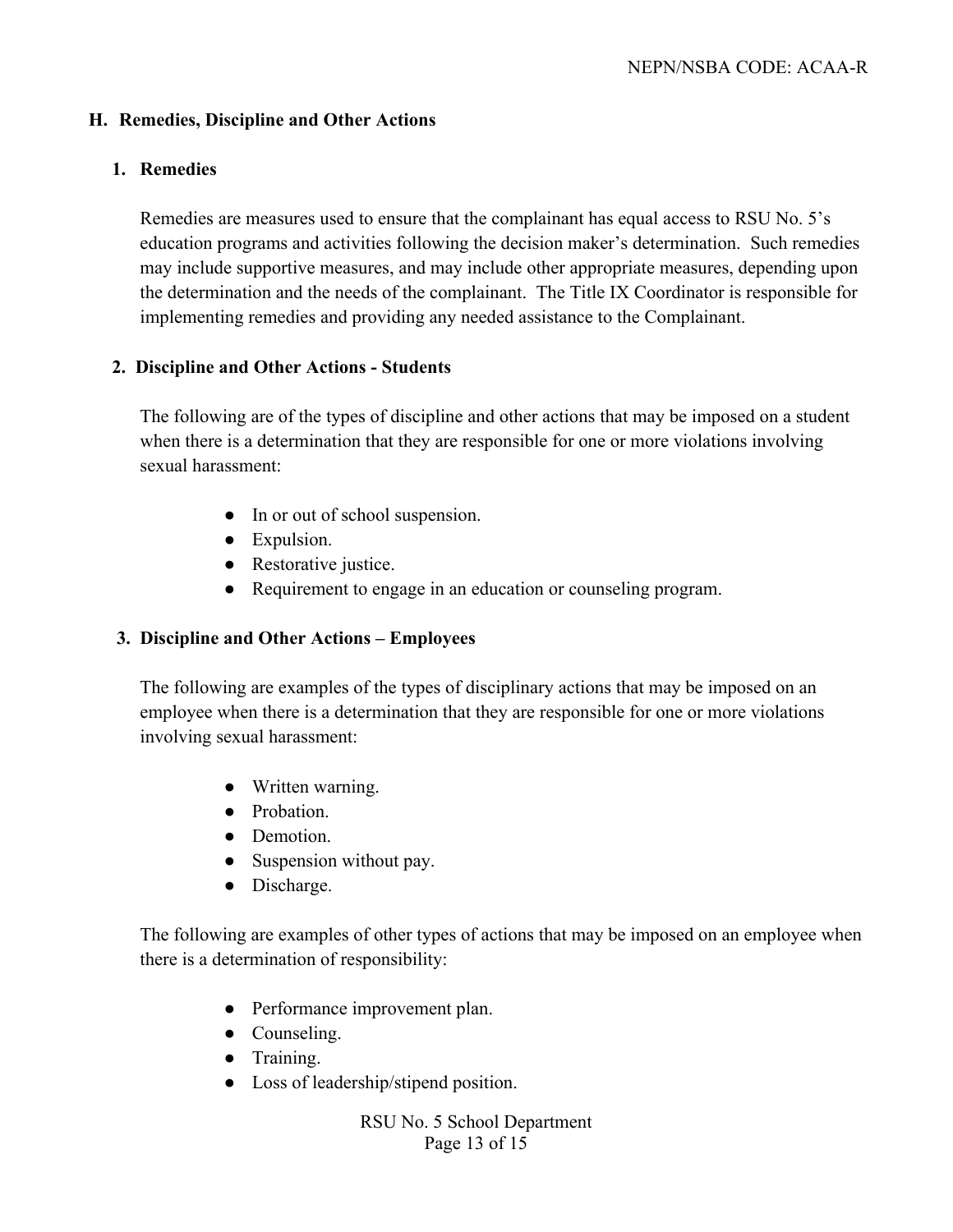#### **I. Appeals**

The parties have the opportunity to appeal a determination regarding responsibility, and from dismissals of formal complaints. Under the Title IX regulations, appeals are allowed on the following grounds:

- 1. A procedural irregularity that affected the outcome of the matter;
- 2. New evidence that was not reasonably available at the time the determination regarding responsibility or dismissal of the formal complaint was made, that could affect the outcome of the matter; or
- 3. The Title IX Coordinator, investigator, or decision maker had a conflict of interest or bias for or against complainants or respondents generally, or the individual complainant or respondent that affected the outcome of the matter.

An appeal must be filed in writing within five business days of receiving the determination, stating the grounds for the appeal and including any relevant documentation in support of the appeal. Appeals submitted after this deadline are not timely and shall not be considered.

- 1. Appeals must be filed with the Superintendent, who will consider the appeal.
- 2. The Superintendent shall notify the other party in writing of the appeal and will allow both parties to submit a written statement in support of or challenging the determination of the decision maker.
- 3. The Superintendent shall conduct an impartial review of the appeal, including consideration of the written record of the matter, and may consult with legal counsel or other RSU No. 5 officials in making their decision.
- 4. The Superintendent shall issue a written decision describing the result of the appeal and rationale for the result, and provide the written decision simultaneously to the parties. The decision will either deny the appeal; grant the appeal and remand to the decision maker for further consideration; or grant the appeal by revising the disciplinary or other action(s).

#### **J. Records**

Records in connection with sexual harassment reports and the complaint process shall be maintained for a minimum of seven years.

> RSU No. 5 School Department Page 14 of 15